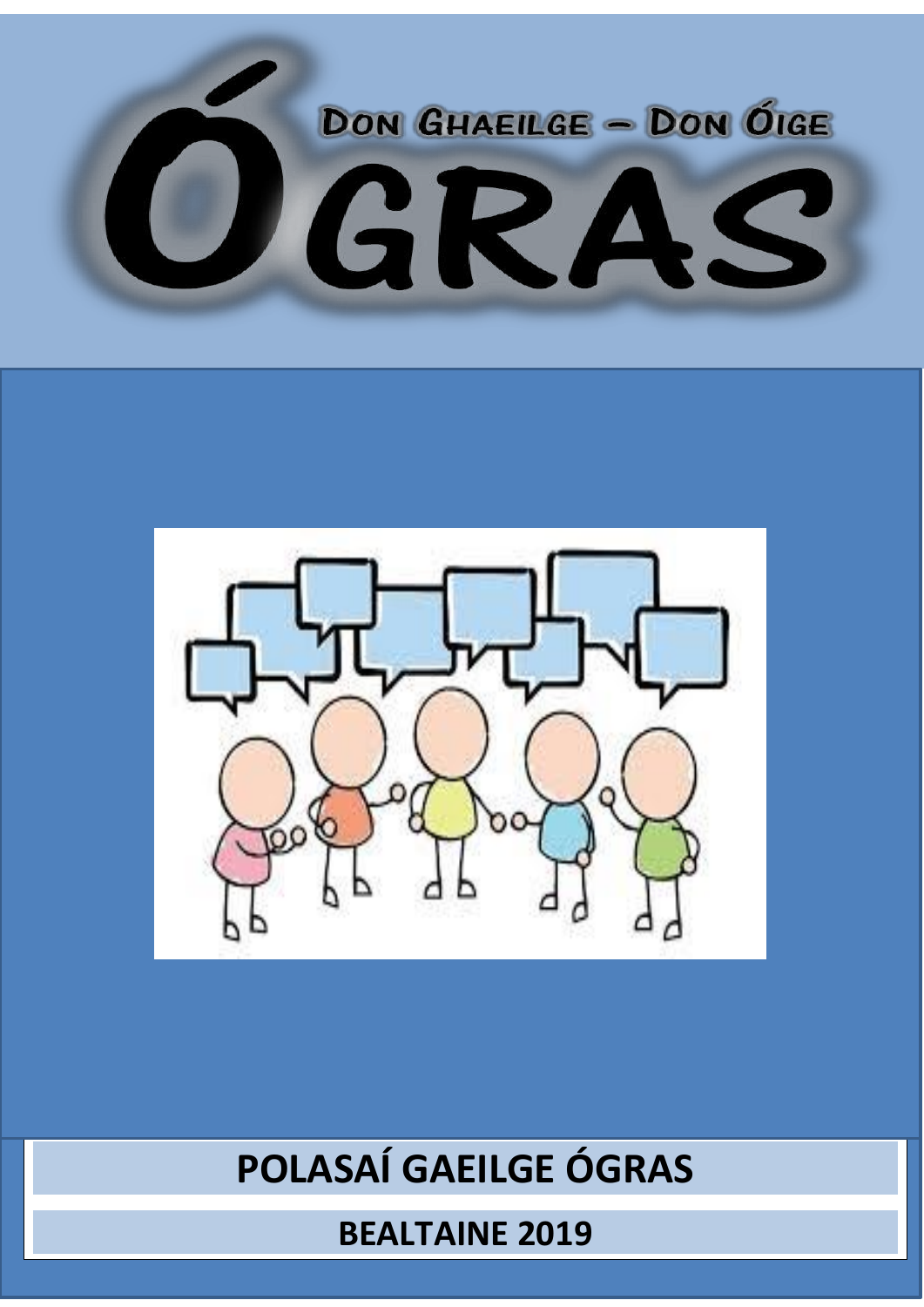## **Fís Ógras**

'Go mbeadh an Ghaeilge mar theanga phobail ag daoine óga na hÉireann, agus go mbeadh an fhéinmhuinnín agus an cumas acu a n-acmhainn a bhaint amach, agus a bheith lán-pháirteach sa phobal trí mheán na Gaeilge.'

## **Polasaí Gaeilge**

Aithníonn an Polasaí seo gur í an Ghaeilge príomhtheanga Ógras agus go gcuirtear Seribhísí Óige ar fáil trí mheán na Gaeilge chun tacú le cur chun cinn na Gaeilge ar fud an oileáin.

Chuige sin:

- Is í an Ghaeilge teanga chumarsáide na heagraíochta
- Is i nGaeilge, de ghnáth, a reáchtálfar gníomhaíochtaí uile Ógras, mar shampla, cruinnithe an Choiste Stiúrtha agus an Bhuanchoiste, Imeachtaí Náisiúnta agus Réigiúnda, Imeachtaí na gclubanna, Cúrsaí Ceannaireachta, fógraí agus srl.
- Labharfar Gaeilge sna clubanna, san oifig, ar imeachtaí agus turasanna agus i ngach áit a mbíonn baill agus ceannairí/foireann bailithe ar gnó Ógras
- Cuirfear gach tacaíocht ar fáil do bhaill agus do thuismitheoirí chun an polasaí seo a chur i bhfeidhm
- Beidh ardcaighdeán Gaeilge riachtanach in aon earcaíocht foirne a dhéanfar don eagraíocht
- Cuirfear béim ar gach gné den Chultúr Gaelach i gclár imeachtaí an eagraíocht
- Tapóidh Ógras gach deis an Ghaeilge agus an cultúr Gaelach a chur chun cinn
- Os í an Ghaeilge príomtheanga oifigiúil Phoblacht na hÉireann, is trí Ghaeilge a dhéanfaí gnó leis an Stáitchóras sa Phoblacht. San áit nach bhfuil seirbhís Ghaeilge á cur ar fáil, eileofar go gcuirfí ar fáil é.

Chuige sin:

- Aithníonn an Polasaí seo chomh maith go bhfuil baill cláraithe le hÓgras agus go bhféadfadh a bheith, gan a ndóthain eolas ar an nGaeilge acu chun a bheith rannpháirteach in imeachtaí go hiomlán trí Ghaeilge – Cuirfear spreagadh agus tacaíocht ar fáil do bhaill agus do thuismitheoirí nach bhfuil líofacht iomlán sa teanga acu.
- Is gá do bhaill nua ar bheagán Gaeilge timpeall 2 mhí a chaitheamh sa chlub roimh dóibh dhul ar thuras nó imeacht leis an chlub.